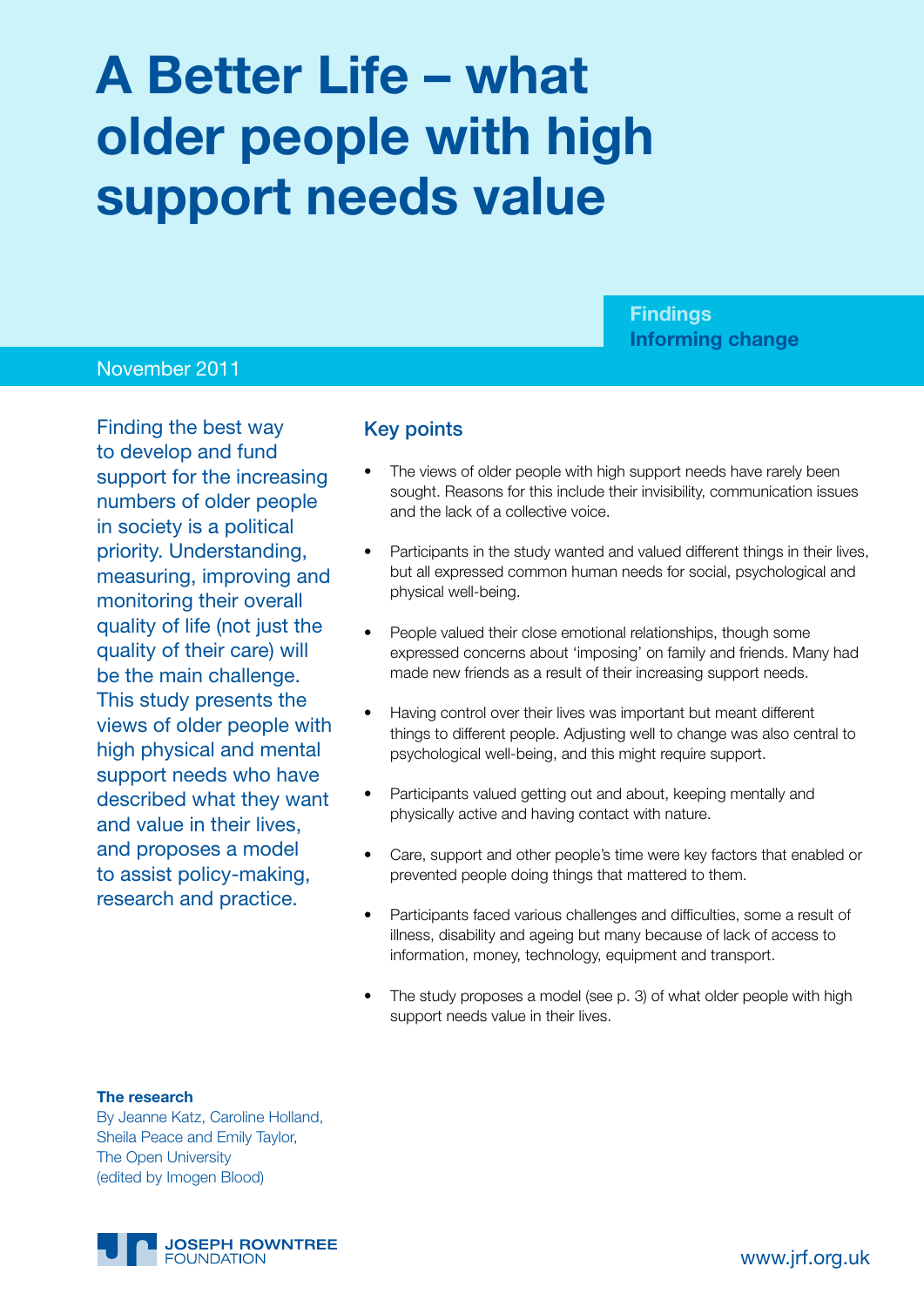## **Background**

This study is part of JRF's *A Better Life* programme. It aims to provide a framework for understanding what older people with high physical or mental support needs want and value in their lives.

The experiences and wishes of this group have, until very recently, not been sought. The authors suggest five explanations for this, linked to:

- communication issues, reliability of data and ethics, especially in relation to people with cognitive impairment;
- undue focus on health and care needs at the expense of wider quality-of-life issues;
- assumptions about older people that ignore social roles, individuality and choices;
- stereotypes, language barriers and assumptions of homogeneity that ignore diverse voices;
- failure to encourage older people with high support needs to get involved in campaigning for their rights.

#### What older people with high support needs value

Older people with high support needs value similar things to everyone else. However, many have had to adapt the way they meet their needs, or come to terms with unmet needs, as a result of illness or disability and other issues, such as money or information. The things that older people value can be divided into three (sometimes overlapping) aspects of well-being: social, psychological and physical.

#### *Social*

Participants valued their relationships and social interaction very highly, though some worried that they might be 'imposing' on people. Many participants described new friendships resulting from increasing care needs – through moving into housing schemes or residential homes, meeting care staff (including home carers) or attending day centres. The prospect and reality of meeting new people seemed to bring a number of psychological benefits.

#### I like meeting with people. When I came to the day centre, I felt like a new person ... I relax and I'm comfortable here. Gertrude, 74, who lives alone

Participants' cultural lives included music, art and crafts, theatre, religious observance and watching television. These brought benefits including social interaction, relaxation, a sense of achievement, mental stimulation and continuity with the past. Others valued the roles they played or wanted to make more of a contribution to their community.

I want to do some more work ... some voluntary work ... helping out with tea or something like that or serving customers. Jack, 73, with learning difficulties and a heart condition, living in sheltered housing

#### *Psychological*

Self-determination, or being in control of their lives, mattered to everyone but it meant different things to different people. 'Independence' might be about staying in your own home, being self-sufficient, keeping the house in order or keeping yourself clean, not imposing on family, making your own decisions or being able to pursue your own interests. Many participants seemed happy to delegate key decisions or take advice from those they trusted.

My daughter does all my banking for me ... because I'd made a muck of things ... but everything's been sorted out now ... It's fine, I don't bother, as long as she's able to do it, it's fine. June, 85

Whilst continuity was valued, many participants demonstrated considerable adaptability to a wide range of changing circumstances. However, some wanted more support to help them adjust to change.

You begin to wonder in your moments of depression, have you got any time left to do anything? Where am I going? Because up until now there's always been a sense of purpose. Jimmy, 89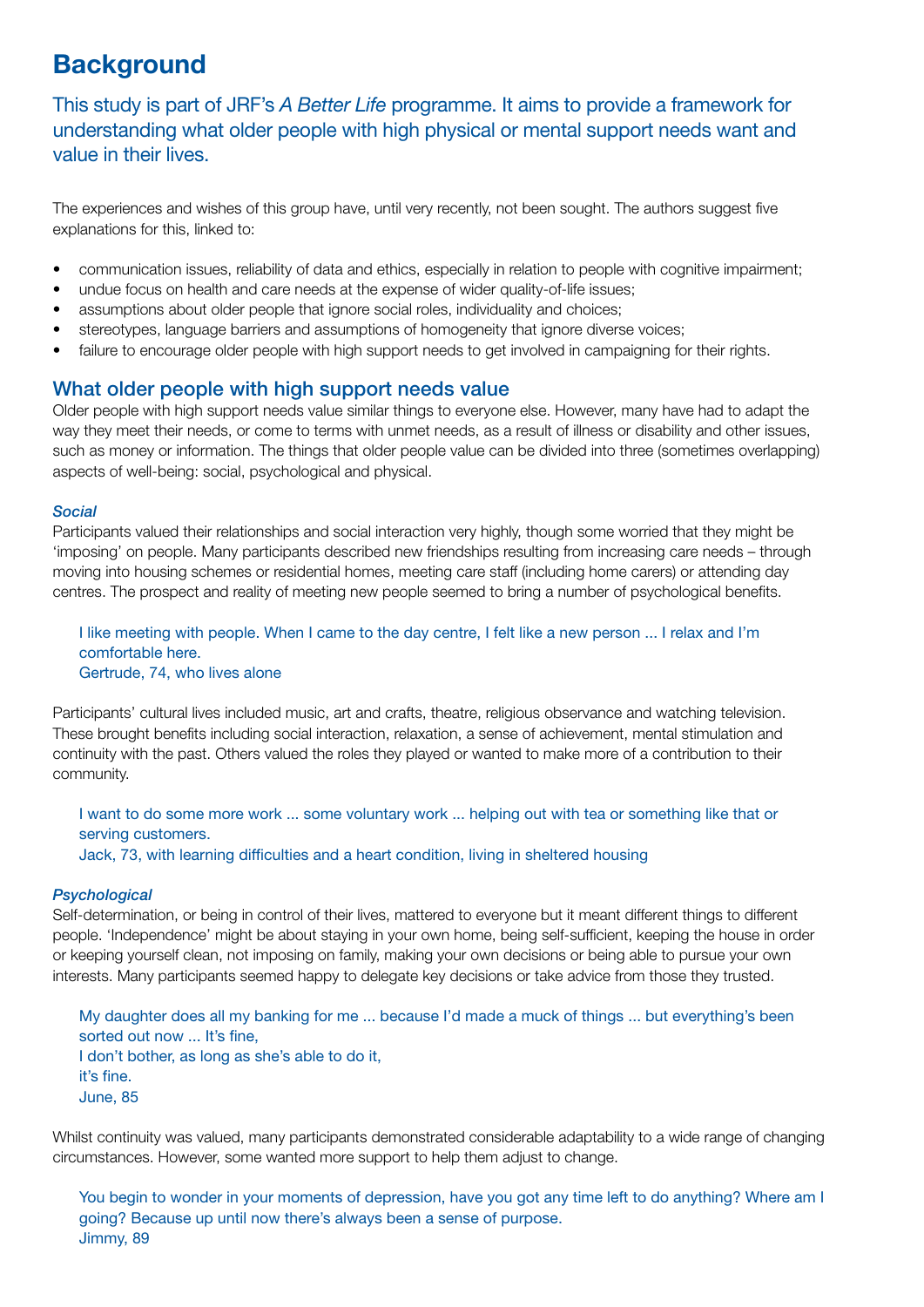#### *Physical*

Living in a safe, secure and pleasant environment was important, though many people described compromises they had made on housing. Despite having multiple health problems, getting out and about was still very important to many participants and some took great risks to go out, given sensory impairments or risk of falling. Some wanted to take physical exercise, but lacked opportunities to do so. Contact with nature was valued, outdoors in the garden, if possible, or viewed through a window, on the television or through the internet.

It's lovely to go outside, and I've got the [electric wheel]chair, that's where it's made the difference. I can go outside now and get some fresh air, it's wonderful … Millie, 89, who has dual sensory impairment

## Factors that help or hinder quality of life

#### *Care and support*

People valued friendly carers who give appropriate and respectful support. Continuity of care from familiar people was very important. Specific examples were given of over-stretched carers, inflexible or badly timed support and poor staff attitudes.

#### *Other people's time*

The quantity and quality of time spent by formal carers and others made a significant impact and helped paid carers to understand the person and how they wanted tasks to be done.

#### *Other issues*

Lack of money was a recurring theme and the provision of information about services seemed to be haphazard. Some participants were missing out on (or had waited for some time to receive) suitable mobility or communication equipment or access to basic technology, such as the internet or a loop system.